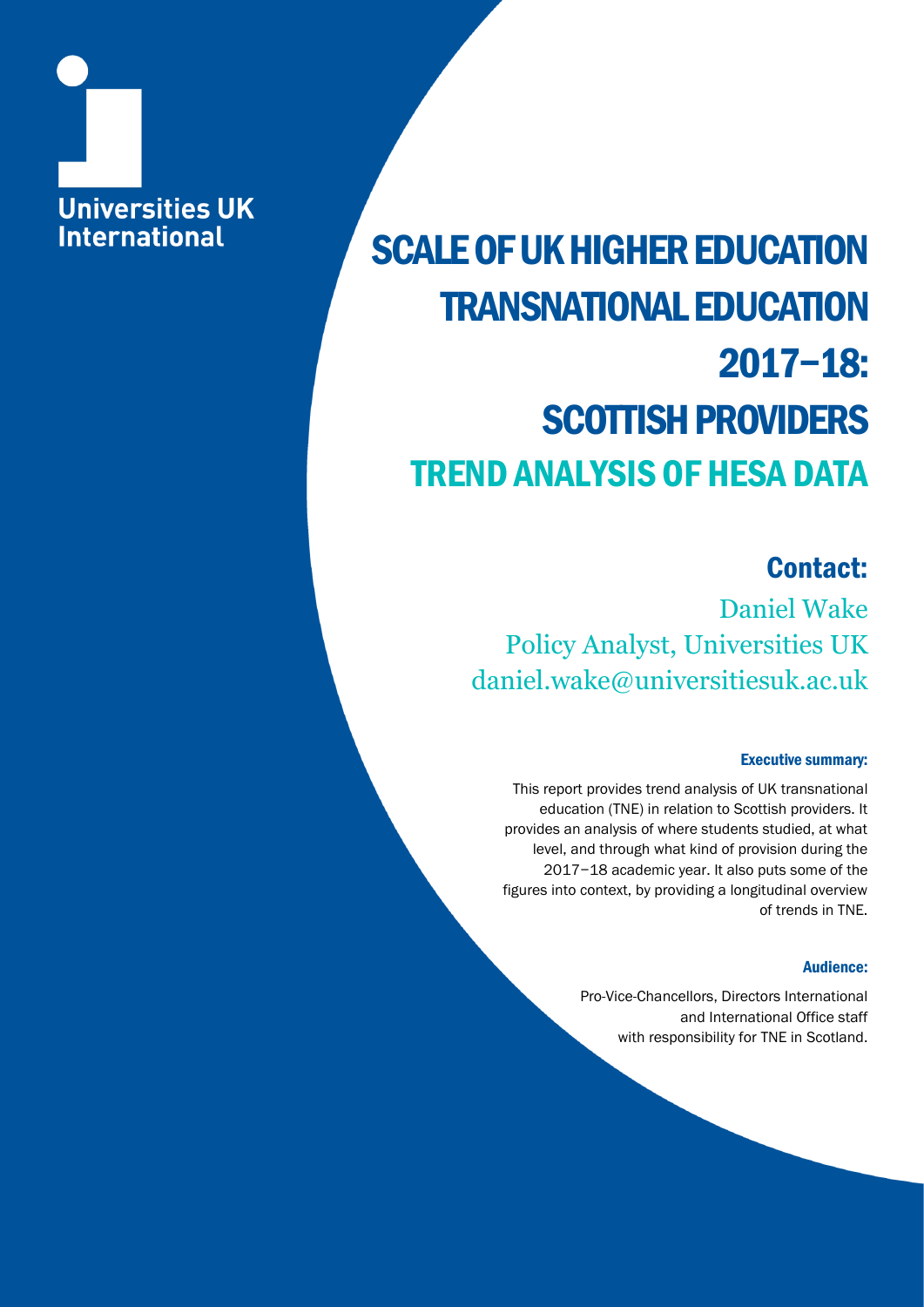# INTRODUCTION

Higher education transnational education (TNE) is the delivery of degrees in a country other than where the awarding provider is based. It can include, but is not limited to, branch campuses, distance learning, online provision, joint and dual degree programmes, double awards, 'fly-in' faculty, and mixed models, traditionally referred to as blended learning.

For the purposes of this report, Scottish TNE students are learners enrolled in a higher education degree programme which leads to a Scottish provider qualification but is based in a country outside the UK. In this report, we use the word 'students' to represent these Scottish TNE learners, unless otherwise stated.

Data about TNE is collected annually by the Higher Education Statistics Agency (HESA) via the Aggregate Offshore Record (AOR). AOR data has been collected since 2007−08 from UK higher education providers who subscribe to HESA. Universities provide data in their AOR return about "students that are studying wholly outside the UK who are either registered with the reporting provider or who are studying for an award of the reporting provider".

HESA collects data which relates to five categories or types of TNE provision and universities are responsible for returning data against these. The categories are broad, and universities may not always define their programmes by the same definitions used by HESA. TABLE 1 shows these categories, how they are referred to in this briefing, and an example for each. These examples are not exhaustive, and there are many other ways that TNE programmes operate which may be included in each category.

In accordance with HESA's Standard Rounding Methodology:

- Data has been rounded to the nearest 5.
- Any number lower than 2.5 has been rounded to 0.
- Percentages have been supressed where totals are less than 25.

Neither the Higher Education Statistics Agency Limited nor HESA Services Limited can accept responsibility for any inferences or conclusions derived by third parties from data or other information supplied by HESA Services.

| Type of provision                                                               |                                                                                                                                  | Report<br>terminology                                     | Example of provision                                                                                 |
|---------------------------------------------------------------------------------|----------------------------------------------------------------------------------------------------------------------------------|-----------------------------------------------------------|------------------------------------------------------------------------------------------------------|
| <b>Students</b>                                                                 | Studying overseas for UK Higher<br>education Provider (HEP) award at<br>overseas campus of reporting provider.                   | Overseas campus.                                          | Overseas standalone or joint<br>campus.                                                              |
| registered at<br>the<br>reporting<br>provider.                                  | Distance, flexible and distributed<br>learning for UK HEP award where the<br>location of the student is known to be<br>overseas. | Distance, flexible<br>or distributed<br>learning.         | Programmes delivered online.                                                                         |
|                                                                                 | Other arrangements including<br>collaborative provision.                                                                         | Collaborative<br>provision.                               | Joint and dual degrees,<br>franchised provision.                                                     |
| <b>Students</b><br>studying for<br>an award of<br>the<br>reporting<br>provider. | Registered at overseas partner<br>organisation.                                                                                  | <b>Registered at</b><br>overseas partner<br>organisation. | Validation and other models<br>where the majority of teaching<br>is delivered in-country.            |
|                                                                                 | Any other student studying overseas for<br>an award of the reporting provider.                                                   | Other<br>arrangement.                                     | Multiple UK or international<br>partners delivering a<br>combination of other types of<br>provision. |

All data relates to Scottish providers that returned data to HESA.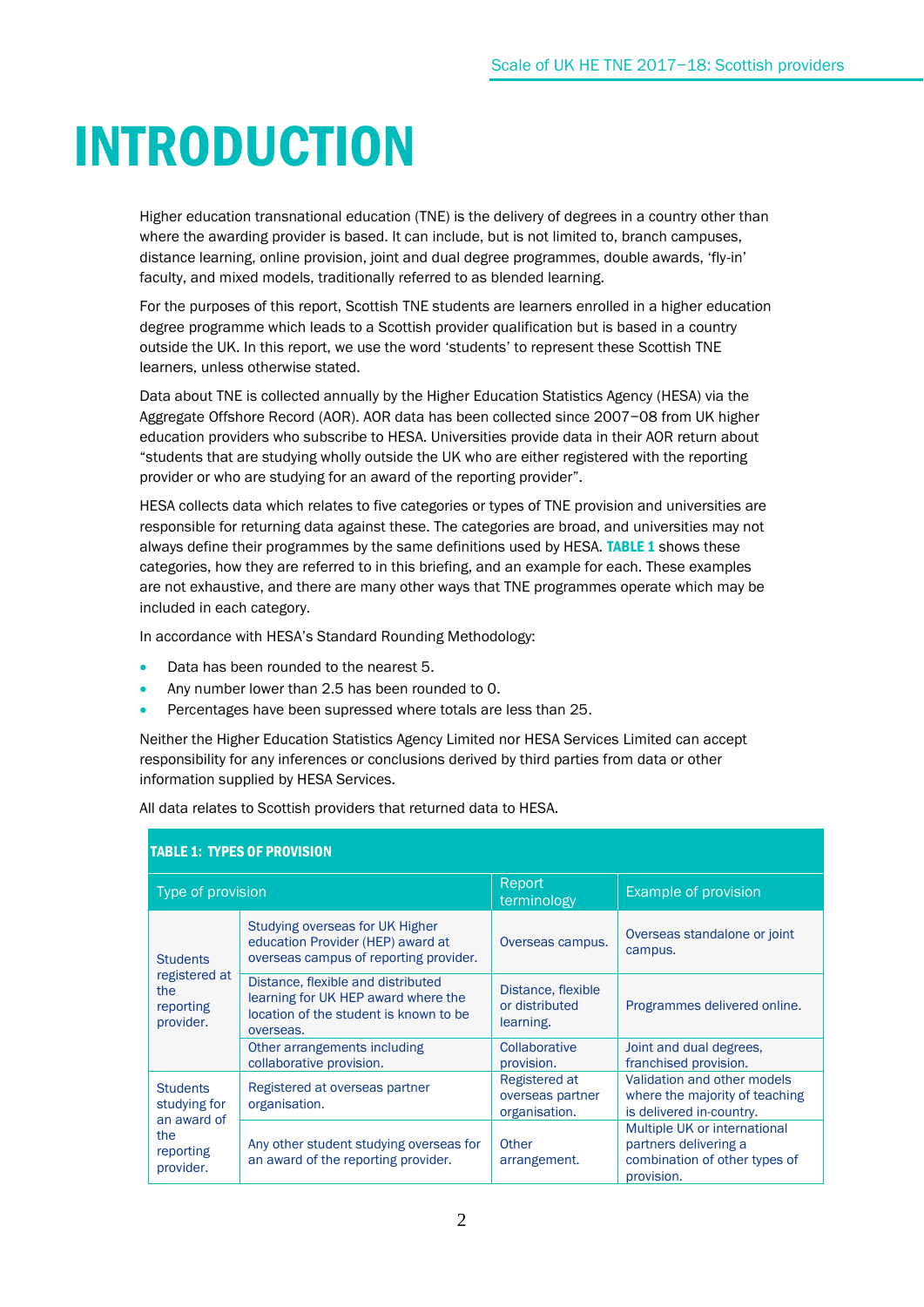# REPORTING PROVIDERS

Note: UK total excludes three main reporting providers of distance, flexible and blended TNE (Oxford Brookes University, the Open University and the University of London). In 2017−18, these three providers made up 51.2% of the AOR and relatively small variations in one of them can have an impact on our understanding of the performance and spread of TNE more generally amongst UK universities.

As shown in FIGURE 1, in 2017-18 Scottish providers reported 41,390 students in TNE, which is 12.5% of the total reported by UK providers. As a way of comparison, Scottish providers hosted 11.8% of the international (non-UK) students in the UK in 2017−18.

#### FIGURE 1: PROPORTION OF UK HE TNE STUDENTS BY COUNTRY OF PROVIDER, 2017−18

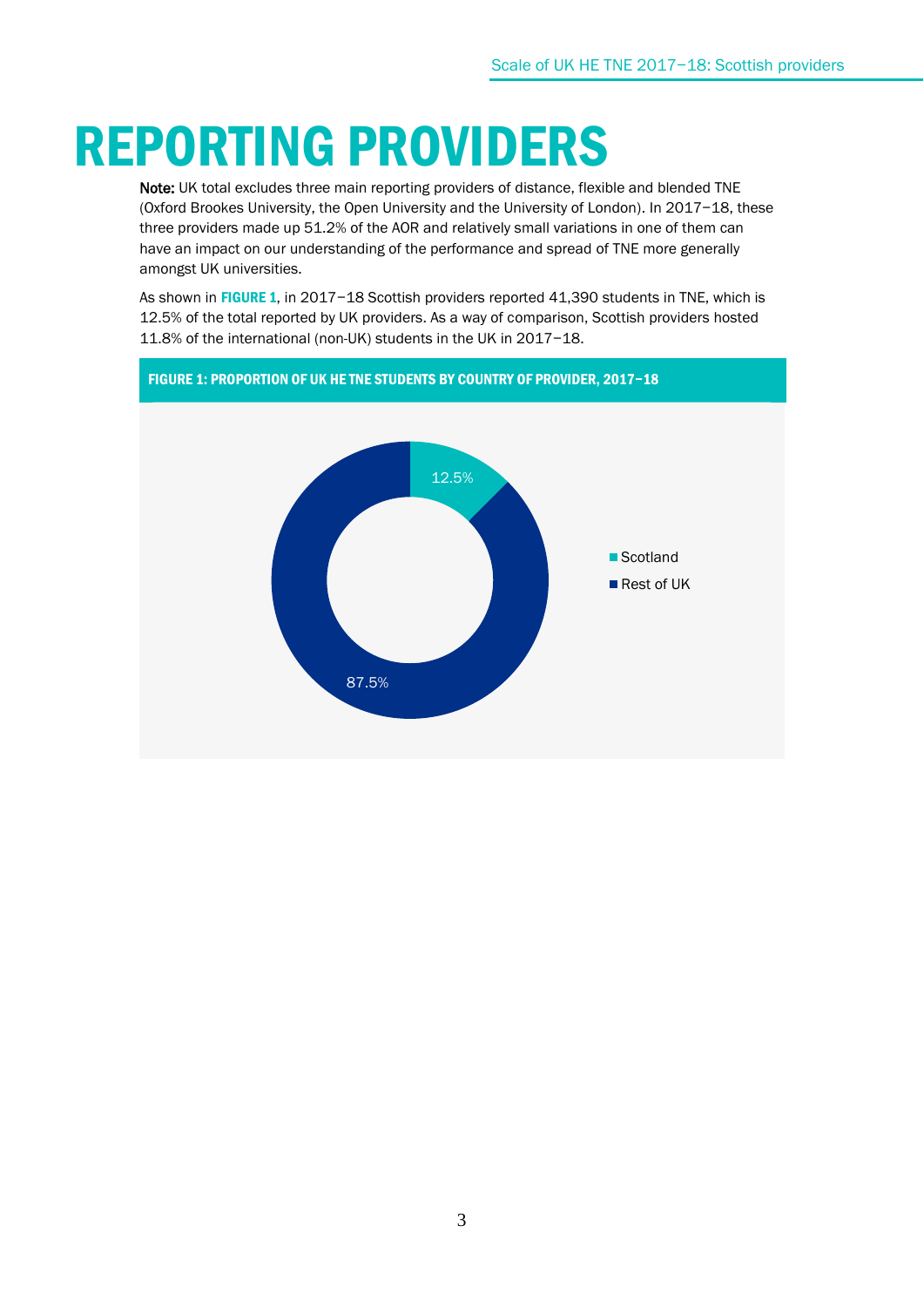FIGURE 2 and FIGURE 3 show that between 2013−14 and 2017−18, TNE student numbers grew by 13.3% in Scotland, compared to 19.9% in the UK (excluding the three main providers of distance, flexible and blended TNE). From 2016−17 to 2017−18 growth was 2.9% in Scotland against 2.0% in the UK.



In 2017−18, 11 out of 17 providers in Scotland reported more than 1,000 students in TNE, as shown in FIGURE 4. This represents 64.7% of providers, compared with 51.4% in the UK as a whole. 14 providers reported fewer than 4,000 students, which is 82%, compared with 80% in the UK as a whole.

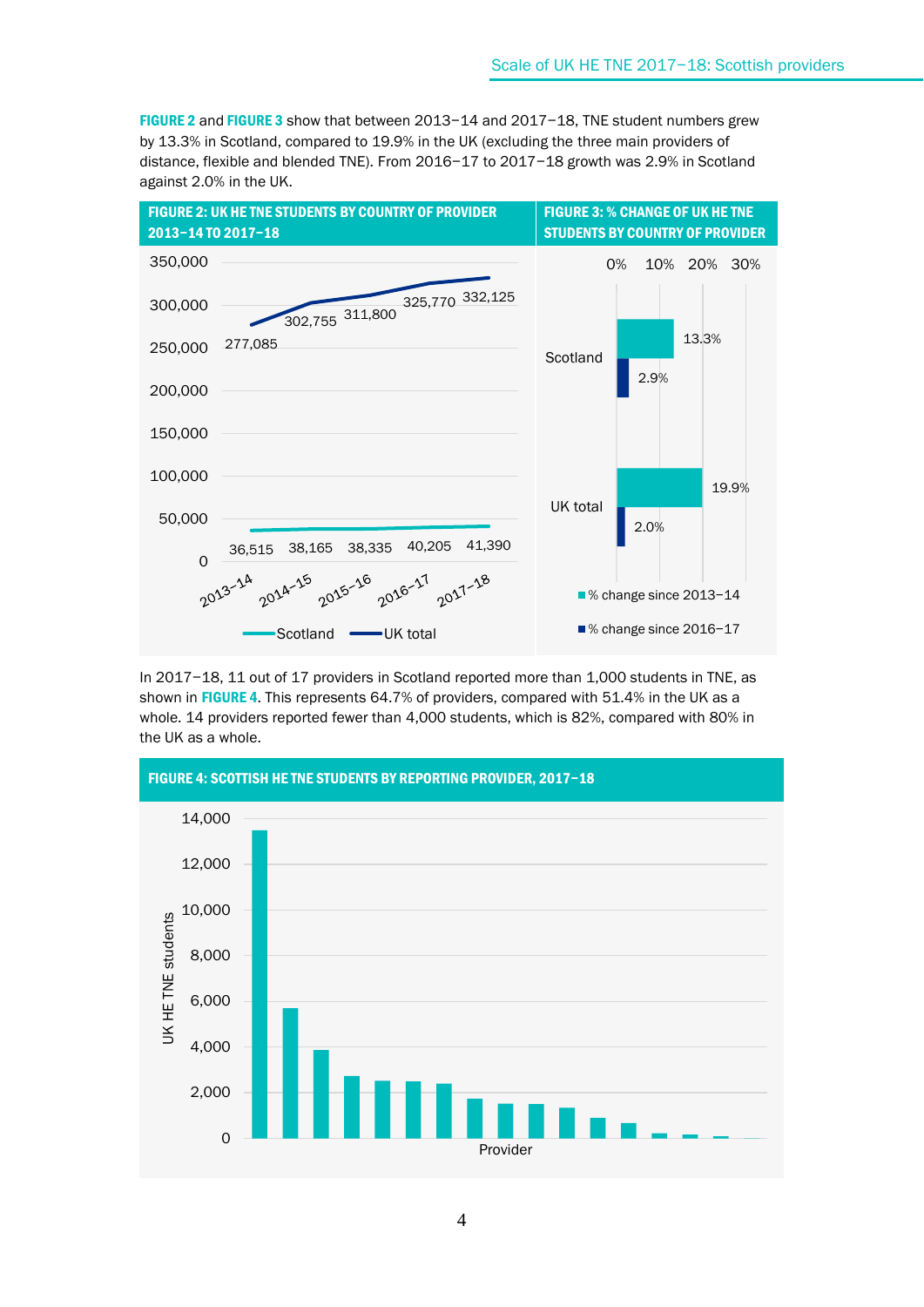# TYPE OF PROVISION

FIGURE 5 shows that in 2017−18, 35.8% of TNE students at Scottish providers were studying through collaborative provision, compared with 44.3% overall in the UK; 33.3% were studying through distance, flexible or distributed learning compared with 20.7% overall in the UK; 16.7% were registered at an overseas campus compared with 8.5% overall in the UK and 14.2% were registered at an overseas partner organisation compared with 24.5% overall in the UK.



TABLE 2 shows that the fastest growing TNE type of provision in Scotland between 2013−14 and 2017−18 was overseas campus with an 84.3% increase, which was also the fastest growing type of provision for UK providers overall with a 47.5% increase. Between 2016−17 and 2017−18 the fastest growing category in Scotland was distance, flexible or distributed learning increasing by 9.2%, compared to 7.3% in the UK as a whole. There has been a marked decline in Scotland in the registered at overseas partner organisation category (-42.4%) compared with 4.5% growth in the UK as a whole from 2013−14 to 2017−18.

| Type of                                              |             | Academic year | Change      | Change      |             |                      |                      |
|------------------------------------------------------|-------------|---------------|-------------|-------------|-------------|----------------------|----------------------|
| provision                                            | $2013 - 14$ | $2014 - 15$   | $2015 - 16$ | $2016 - 17$ | $2017 - 18$ | since<br>$2013 - 14$ | since<br>$2016 - 17$ |
| Distance,<br>flexible or<br>distributed<br>learning  | 12,130      | 10,935        | 11,725      | 12,630      | 13,790      | 13.7%                | 9.2%                 |
| Collaborative<br>provision                           | 10,420      | 12,395        | 12,925      | 14,285      | 14,815      | 42.2%                | 3.7%                 |
| Overseas<br>campus                                   | 3,745       | 6,120         | 6,330       | 6,420       | 6,895       | 84.3%                | 7.4%                 |
| Registered at<br>overseas<br>partner<br>organisation | 10,220      | 8,715         | 7,355       | 6,865       | 5,885       | $-42.4%$             | $-14.2%$             |
| <b>Total</b>                                         | 36,515      | 38,165        | 38,335      | 40,205      | 41,390      | 13.3%                | 2.9%                 |

#### TABLE 2: SCOTTISH HE TNE STUDENTS BY TYPE OF PROVISION, 2013−14 TO 2017−18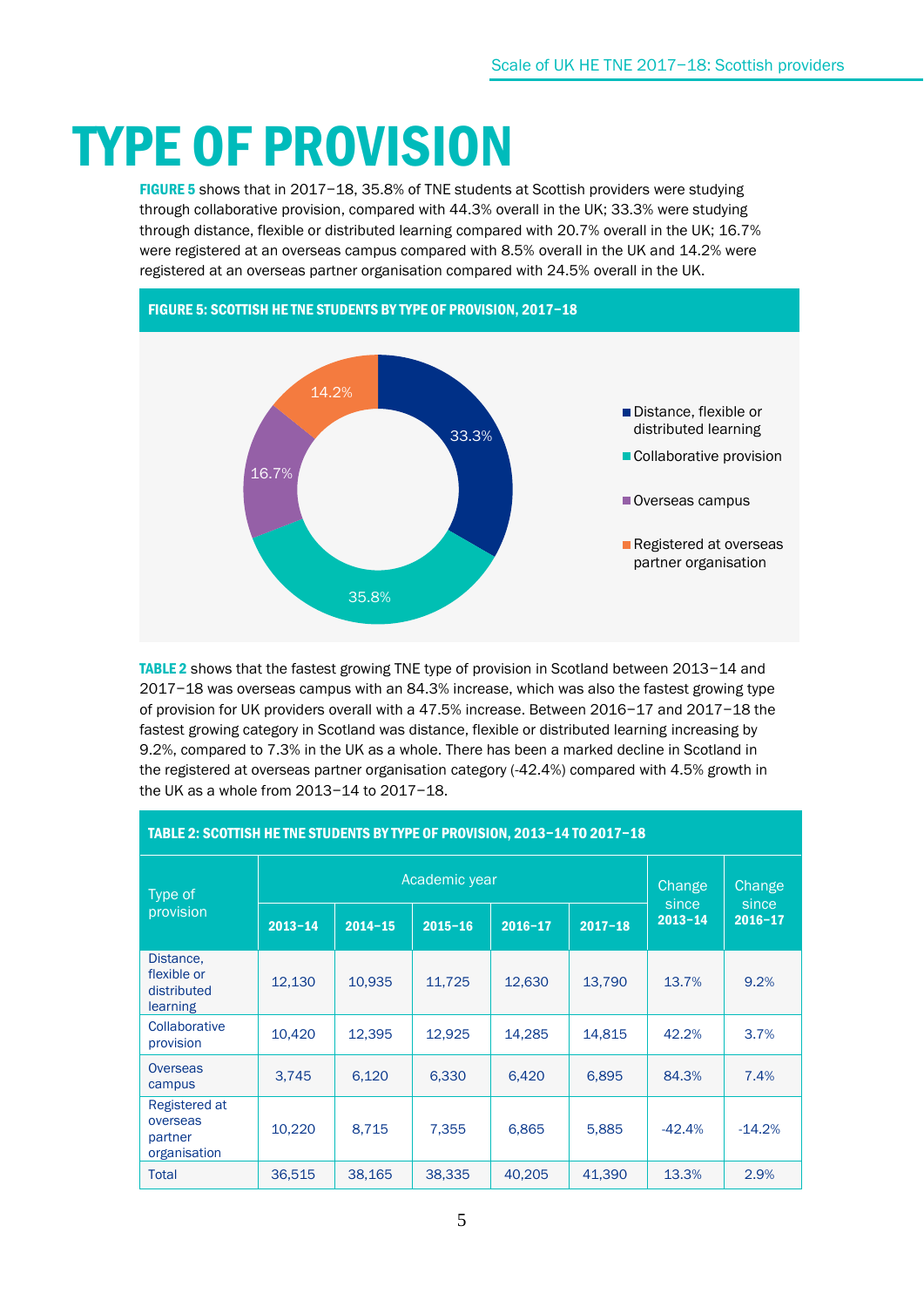# LEVEL OF PROVISION

FIGURE 6 shows that in 2017−18 Scottish providers reported that 53.4% of TNE students were studying at the undergraduate level and 46.6% at the postgraduate level. The proportion for the UK as a whole was 64.9% undergraduate and 35.1% postgraduate.



As shown in TABLE 3, in 2017−18 Scottish providers reported 22,110 TNE students at undergraduate level, an increase of 22.3% over 2013−14, and 19,280 TNE students at postgraduate level, an increase of 4.5% over 2013−14. In the UK as a whole the increases were 17.1% and 25.4% respectively.

| TABLE 3: SCOTTISH HE TNE STUDENT BY LEVEL OF STUDY, 2013-14 TO 2017-18 |                     |                      |             |             |             |             |                 |                 |
|------------------------------------------------------------------------|---------------------|----------------------|-------------|-------------|-------------|-------------|-----------------|-----------------|
| Level of study                                                         |                     | <b>Academic Year</b> |             |             |             |             | Change<br>since | Change<br>since |
|                                                                        |                     | $2013 - 14$          | $2014 - 15$ | $2015 - 16$ | $2016 - 17$ | $2017 - 18$ | $2013 - 14$     | $2016 - 17$     |
|                                                                        | <b>First degree</b> | 17,860               | 19,410      | 19,190      | 20,290      | 21,360      | 19.6%           | 5.3%            |
| UG                                                                     | <b>Other UG</b>     | 215                  | 500         | 450         | 735         | 745         | 247.0%          | 1.2%            |
|                                                                        | <b>Total</b>        | 18,075               | 19,905      | 19,640      | 21,025      | 22,110      | 22.3%           | 5.1%            |
|                                                                        | <b>PG</b> research  | 380                  | 445         | 550         | 585         | 700         | 84.2%           | 19.3%           |
| PG                                                                     | PG taught           | 18,060               | 17,815      | 18,150      | 18,590      | 18,580      | 2.9%            | 0.0%            |
|                                                                        | Total               | 18,440               | 18,260      | 18,700      | 19,175      | 19,280      | 4.5%            | 0.5%            |
| <b>Total</b>                                                           |                     | 36,515               | 38,165      | 38,335      | 40,205      | 41,390      | 13.3%           | 2.9%            |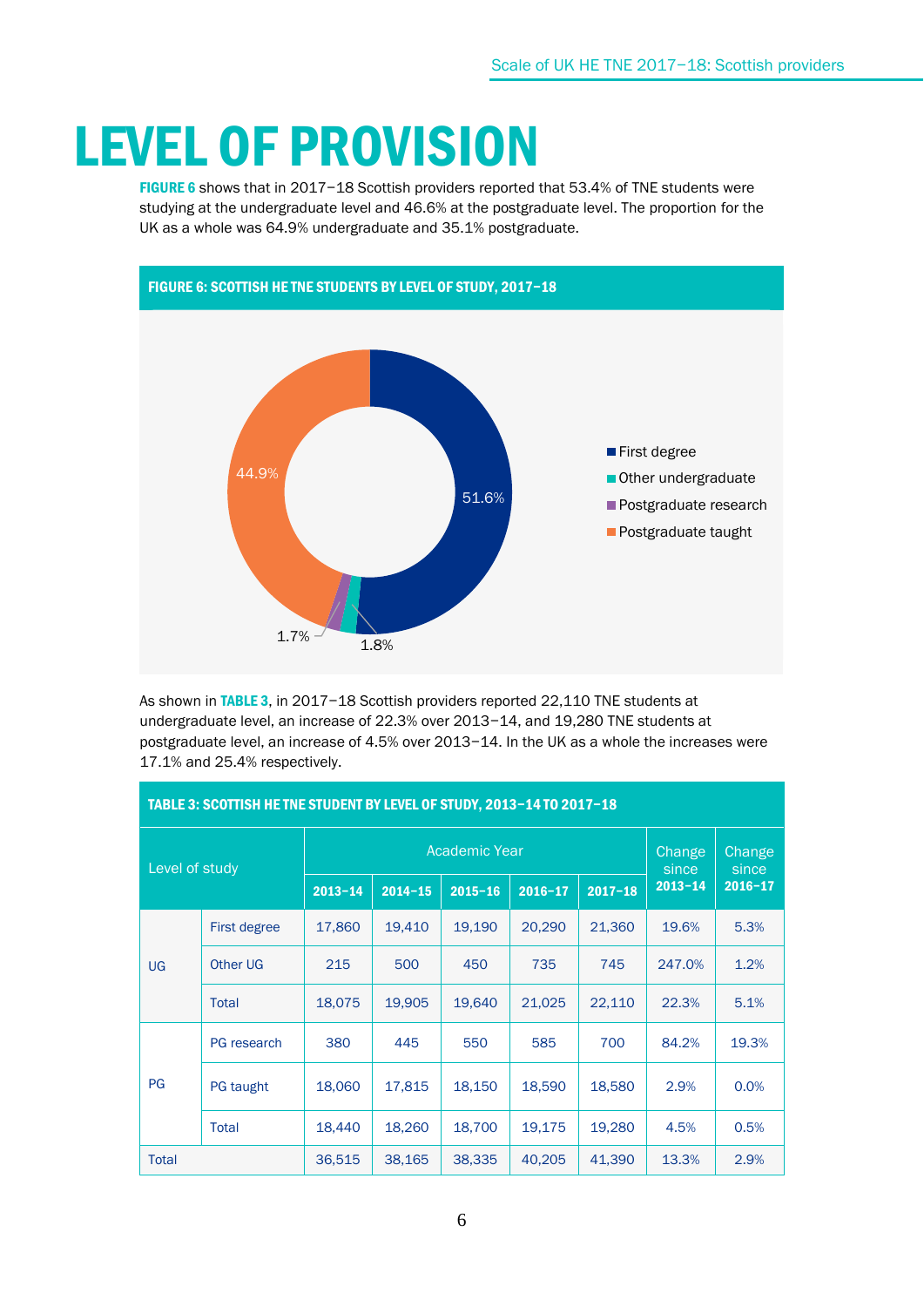# HOST REGIONS & HOST COUNTRIES

TABLE 4 shows that Asia hosted the largest contingent of TNE students reported by Scottish providers in 2017−18, followed by the Middle East, Africa, Other European Union, North America, non-EU Europe, Australasia and South America.

| TABLE 4: SCOTTISH HE TNE STUDENTS BY HOST REGION, 2017-18 |                 |       |  |
|-----------------------------------------------------------|-----------------|-------|--|
| Region                                                    | <b>Students</b> | $\%$  |  |
| Asia                                                      | 15,850          | 38.3% |  |
| <b>Middle East</b>                                        | 9,340           | 22.6% |  |
| Africa                                                    | 4,975           | 12.0% |  |
| <b>Other European Union</b>                               | 4,480           | 10.8% |  |
| <b>North America</b>                                      | 3,845           | 9.3%  |  |
| Non-EU Europe                                             | 1,925           | 4.7%  |  |
| Australasia                                               | 715             | 1.7%  |  |
| <b>South America</b>                                      | 260             | 0.6%  |  |

FIGURE 7 shows a breakdown of TNE students reported by Scottish providers by region in 2017– 18. Compared with the UK as a whole, in Scotland there was a higher proportion of students in the Middle East (22.6% in Scotland vs 11.4% in the UK), North America (9.3% in Scotland vs 4.7% in the UK), non-EU Europe (4.7% in Scotland vs 2.6% in the UK), Australasia (1.7% in Scotland vs 0.6% in the UK) and South America (0.6% in Scotland vs 0.4% in the UK) and a lower proportion in Asia (38.3% in Scotland vs 52.4% in the UK), Africa (12% in Scotland vs 13.1% in the UK) and Other European Union (10.8% in Scotland vs 14.8% in the UK).



7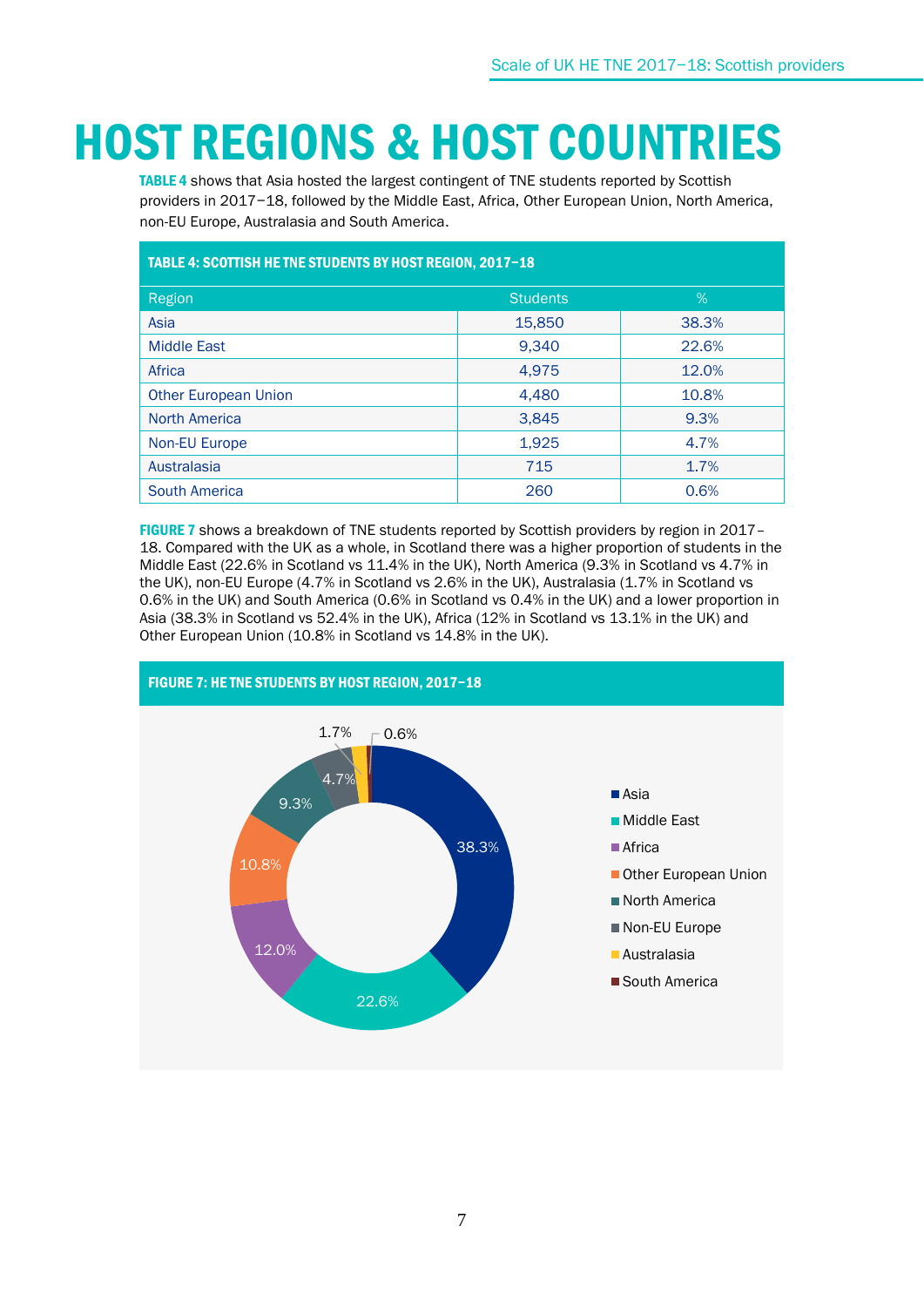FIGURE 8 shows a breakdown of TNE students reported by Scottish providers by country in 2017-18. The top seven countries host nearly 55% of all students. United Arab Emirates (UAE), Oman, Greece, India, Switzerland, Trinidad and Tobago, South Africa, Canada, United States, Australia, Uganda and Mauritius have a higher relative position in Scotland than in the UK overall, while China, Hong Kong, Sri Lanka, Egypt and Nigeria have a lower relative position. Malaysia, Singapore and Ireland have the same position in Scotland and the UK overall.



# FIGURE 8:TOP 20 COUNTRIES HOSTING SCOTTISH HE TNE STUDENTS, 2017−18. STUDENT NUMBER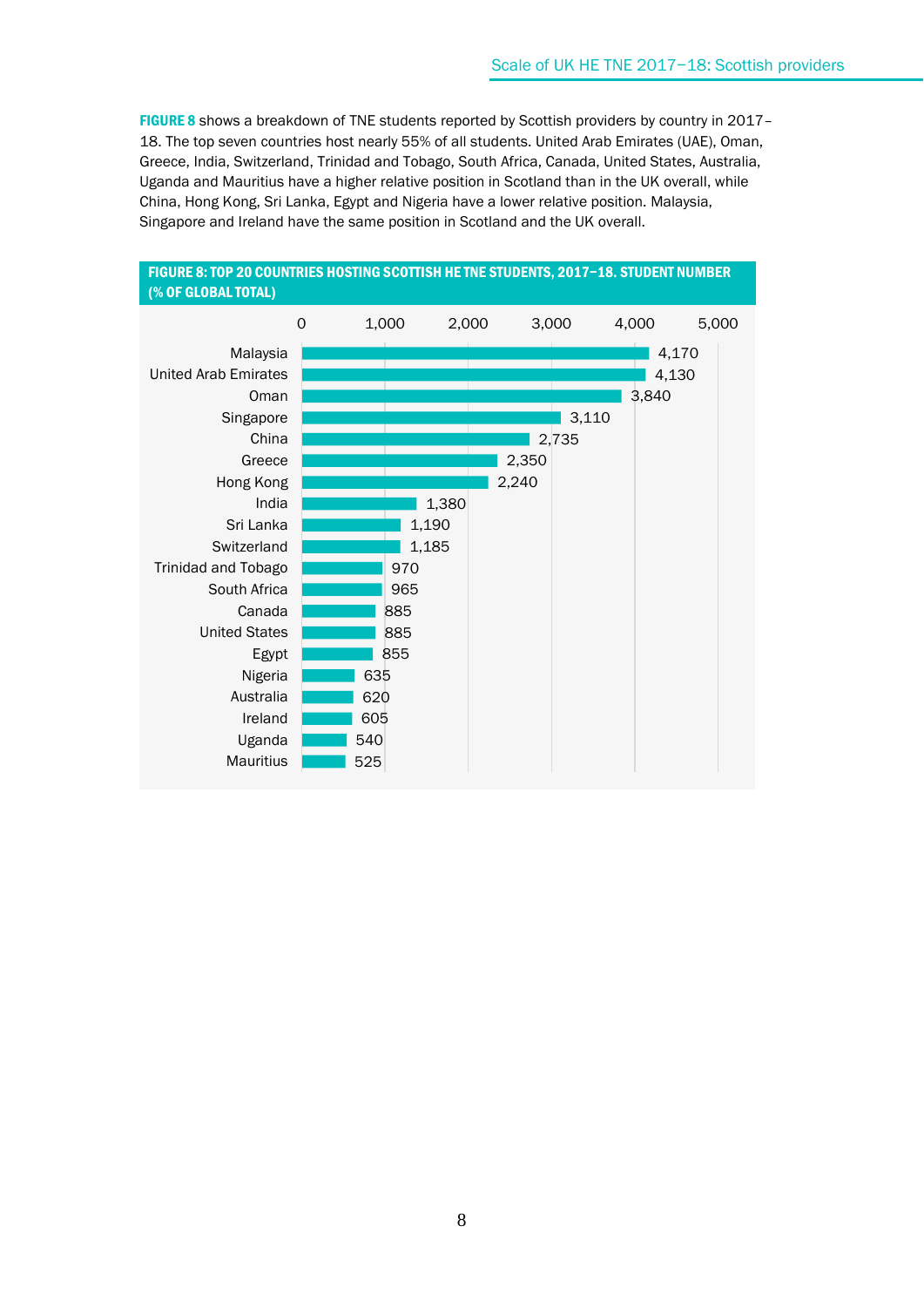## **Africa**

FIGURE 9 shows that a majority of TNE students reported by Scottish providers in Africa were studying through distance, flexible and distributed learning (63%), followed by registered at overseas partner organisation (23%), collaborative provision (12%) and at an overseas campus (2%).



FIGURE 10 shows that between 2013−14 and 2017−18 there was a decrease in all TNE modes of study reported by Scottish providers in Africa except in collaborative provision.

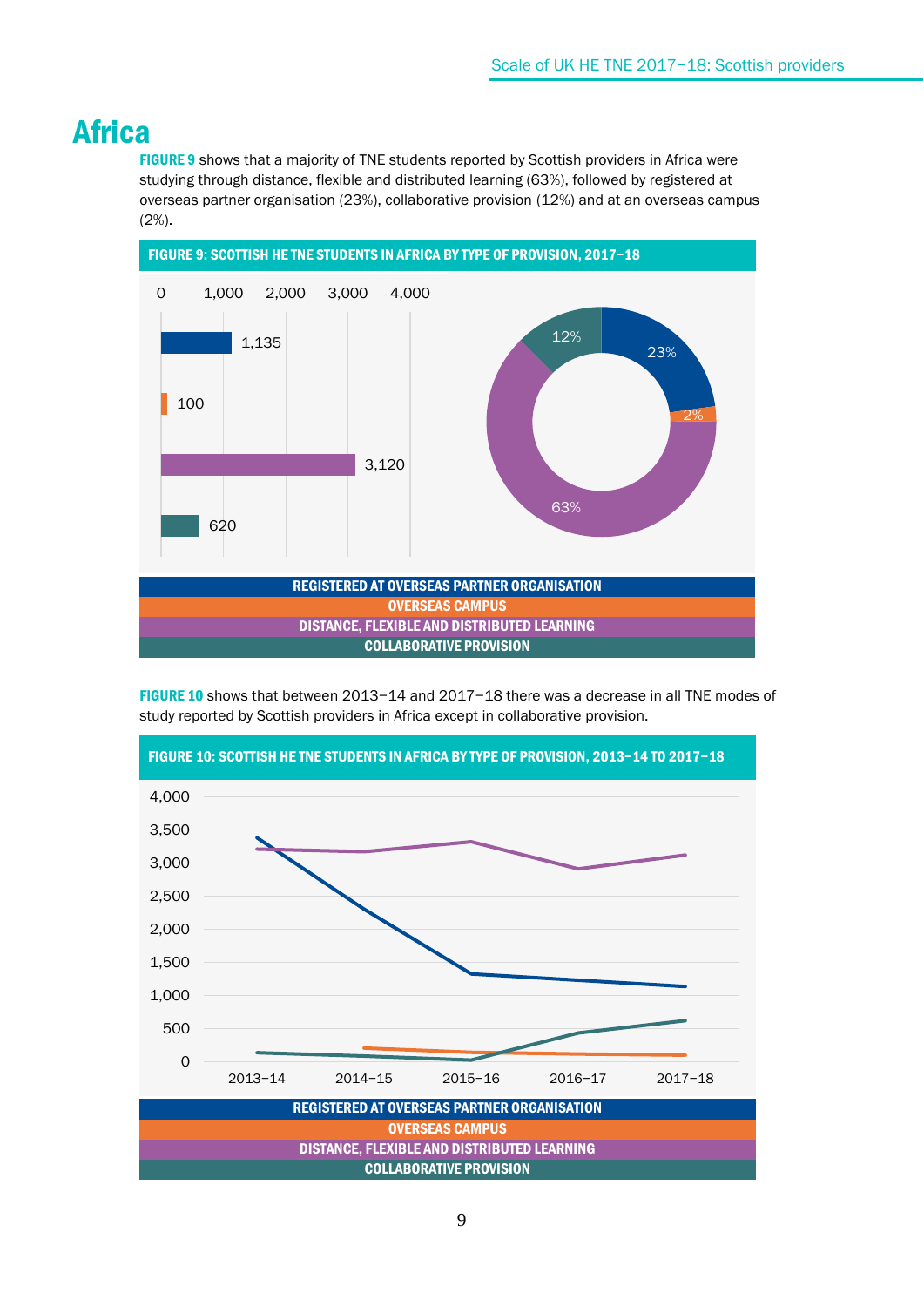FIGURE 11 shows that 77.2% of TNE students reported by Scottish institutions in 2017−18 in Africa were studying at postgraduate level, against 22.8% at undergraduate level. FIGURE 12 shows that between 2013−14 and 2017−18 there was a decrease at both levels of study although there was an increase at undergraduate level between 2016−17 and 2017−18.



TABLE 5 shows the five African countries hosting the most TNE students from Scottish providers in 2017−18. South Africa, Uganda and Mauritius have a higher relative position than for the rest of the UK, while Egypt and Nigeria have a lower relative position.

| TABLE 5: TOP FIVE HOST COUNTRIES OF SCOTTISH HE TNE STUDENTS IN AFRICA, 2017-18 |                 |       |  |  |
|---------------------------------------------------------------------------------|-----------------|-------|--|--|
| Host country                                                                    | <b>Students</b> | $\%$  |  |  |
| <b>South Africa</b>                                                             | 965             | 19.4% |  |  |
| Egypt                                                                           | 855             | 17.2% |  |  |
| Nigeria                                                                         | 635             | 12.8% |  |  |
| Uganda                                                                          | 540             | 10.8% |  |  |
| <b>Mauritius</b>                                                                | 525             | 10.6% |  |  |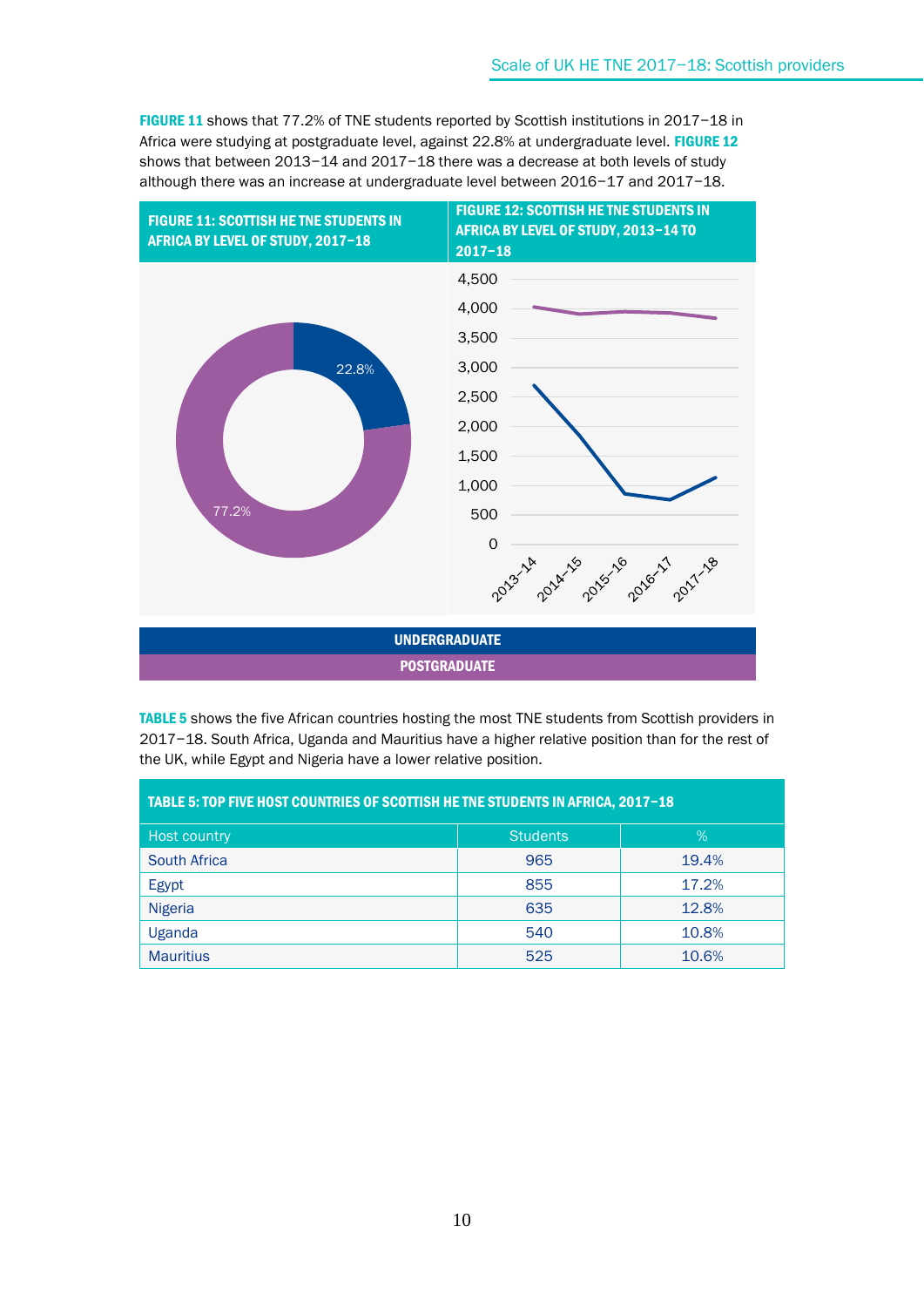## Asia

FIGURE 13 shows that a majority of TNE students reported by Scottish providers in Asia were studying through collaborative provision (50%) followed by distance, flexible and distributed learning (17%), registered at overseas partner organisation (16%), and at an overseas campus (16%).



FIGURE 14 shows that between 2013−14 and 2017−18 there was an increase in all TNE modes of study reported by Scottish providers in Asia except in registered at an overseas partner organisation.

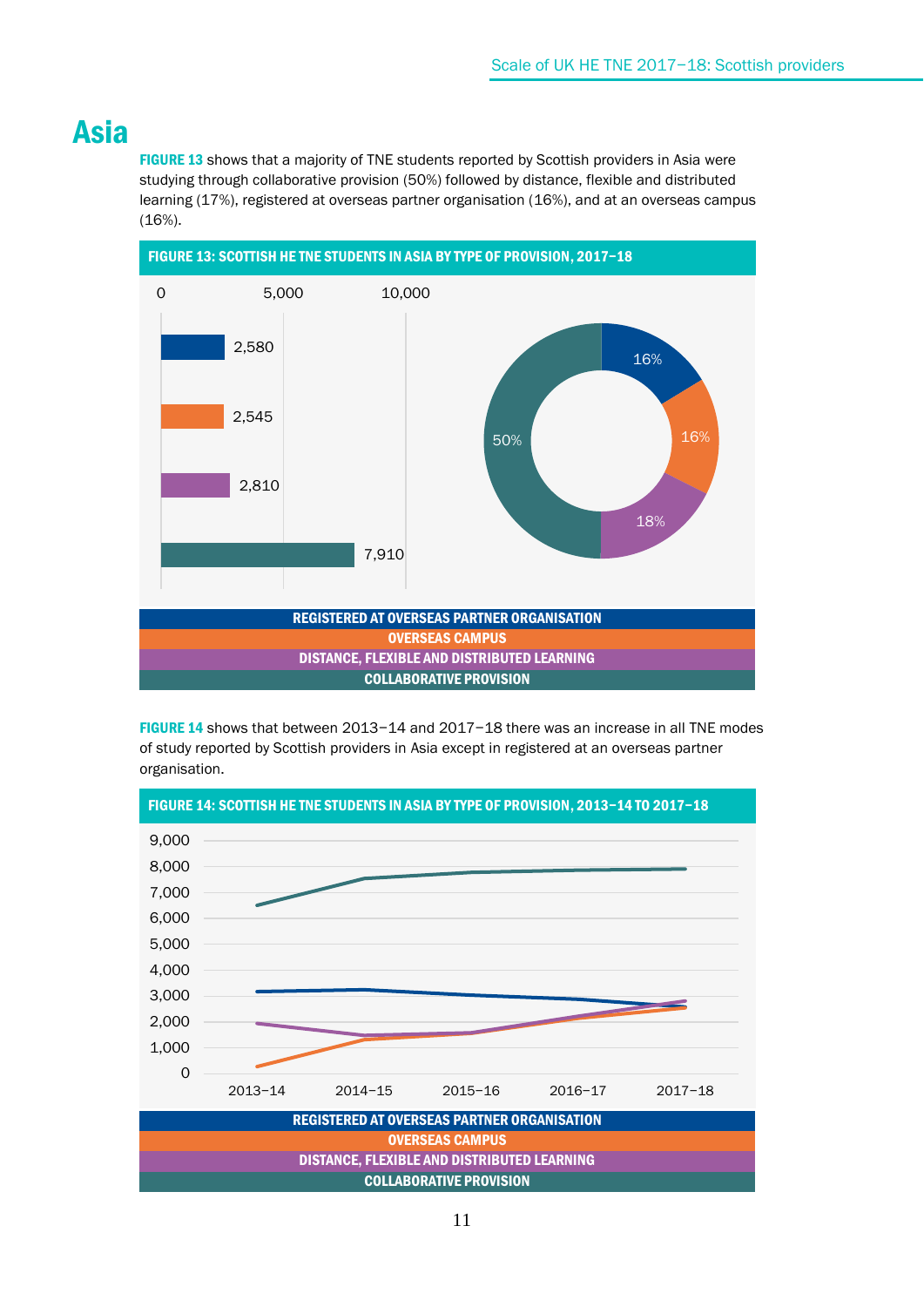FIGURE 15 shows that 76.7% of TNE students reported by Scottish institutions in 2017−18 in Asia were studying at undergraduate level, against 23.3% at postgraduate level. FIGURE 16 shows that between 2013−14 and 2017−18 there was an increase at both levels of study, more marked at undergraduate level.



TABLE 6 shows the five Asian countries hosting the most TNE students from Scottish providers in 2017−18. Singapore, Hong Kong and India have a higher relative position than for the rest of the UK, while China has a lower relative position. Malaysia has the same leading position.

| TABLE 6: TOP FIVE HOST COUNTRIES OF SCOTTISH HE TNE STUDENTS IN ASIA, 2017-18 |                 |       |  |
|-------------------------------------------------------------------------------|-----------------|-------|--|
| Host country                                                                  | <b>Students</b> | %     |  |
| Malaysia                                                                      | 4,170           | 26.3% |  |
| Singapore                                                                     | 3,110           | 19.6% |  |
| China                                                                         | 2,735           | 17.3% |  |
| Hong Kong                                                                     | 2,240           | 14.1% |  |
| India                                                                         | 1,380           | 8.7%  |  |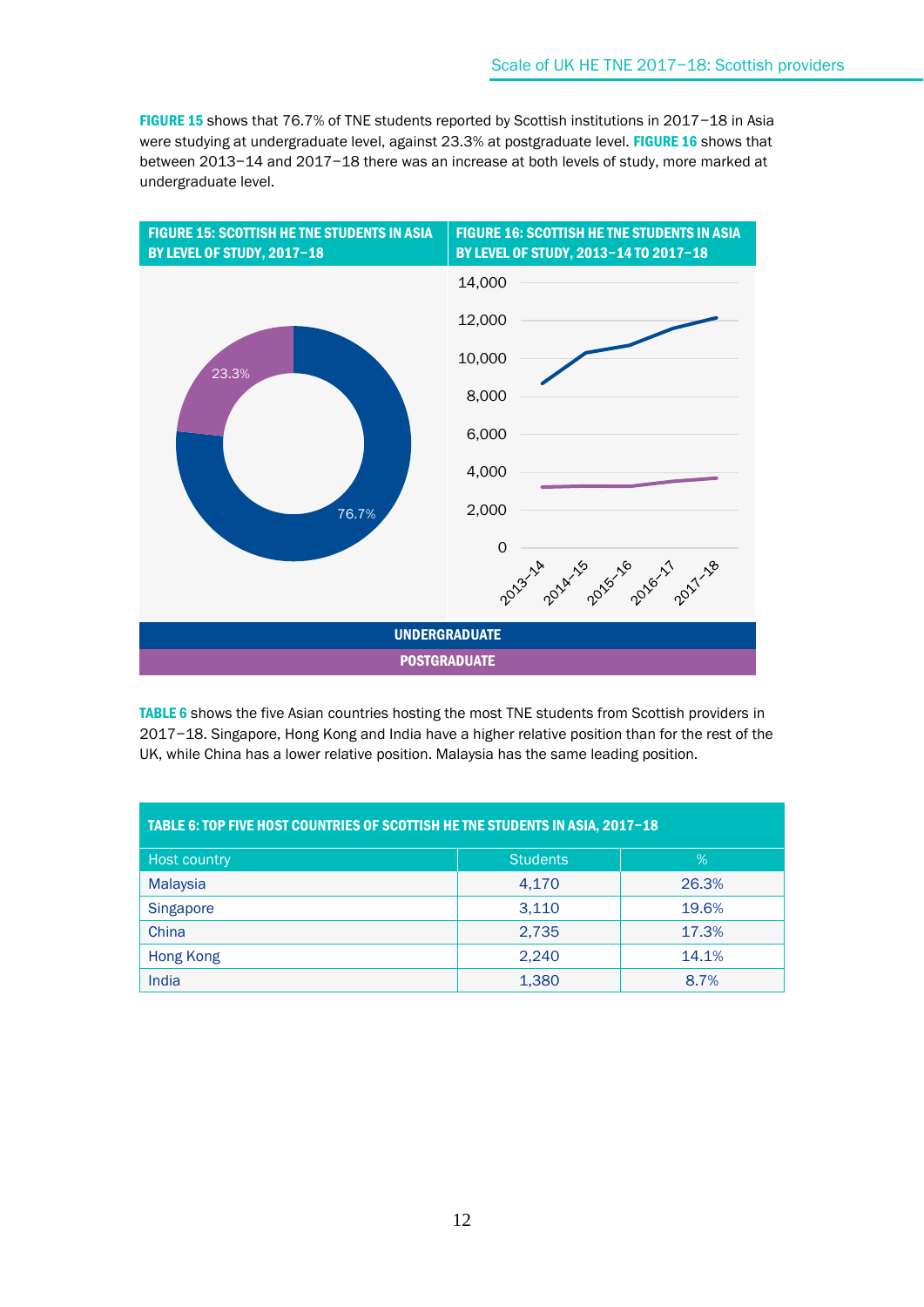## Australasia

FIGURE 17 shows that all TNE students reported by Scottish providers in Australasia were studying through distance, flexible and distributed learning.



FIGURE 18 shows that the number of students studying through distance, flexible and distributed learning in Australasia increased between 2013−14 and 2015−16 and decreased between 2015−16 and 2017−18. The number of students registered at an overseas partner organisation was zero in 2017−18.

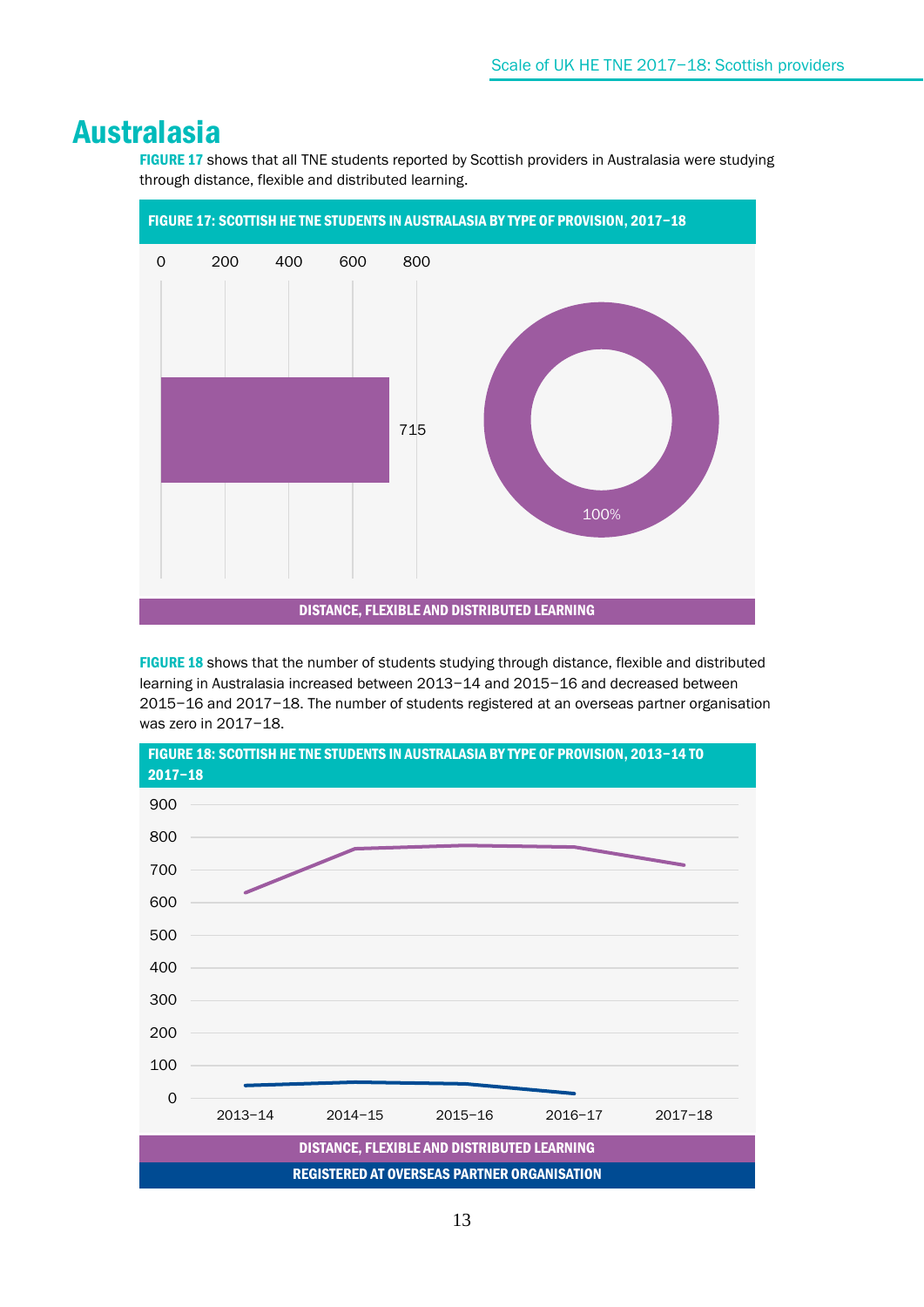FIGURE 19 shows that 97.3% of TNE students reported by Scottish institutions in 2017−18 in Australasia were studying at postgraduate level, against 2.7% at undergraduate level. FIGURE 20 shows that following an increase in 2014−15, there was a decrease in student numbers between 2014−15 and 2017-18.



TABLE 7 shows the five Australasian countries hosting the most TNE students from Scottish providers in 2017−18. Tonga and Samoa have a higher relative position than for the rest of the UK, while the same positions are held by Australia, New Zealand and Fiji.

| TABLE 7: TOP FIVE HOST COUNTRIES OF SCOTTISH HE TNE STUDENTS IN AUSTRALASIA, 2017-18 |                 |       |  |
|--------------------------------------------------------------------------------------|-----------------|-------|--|
| Host country                                                                         | <b>Students</b> | $\%$  |  |
| Australia                                                                            | 620             | 86.6% |  |
| <b>New Zealand</b>                                                                   | 80              | 11.2% |  |
| Fiji                                                                                 | 5               | 0.8%  |  |
| <b>Tonga</b>                                                                         | 5               | 0.4%  |  |
| Samoa                                                                                | 5               | 0.1%  |  |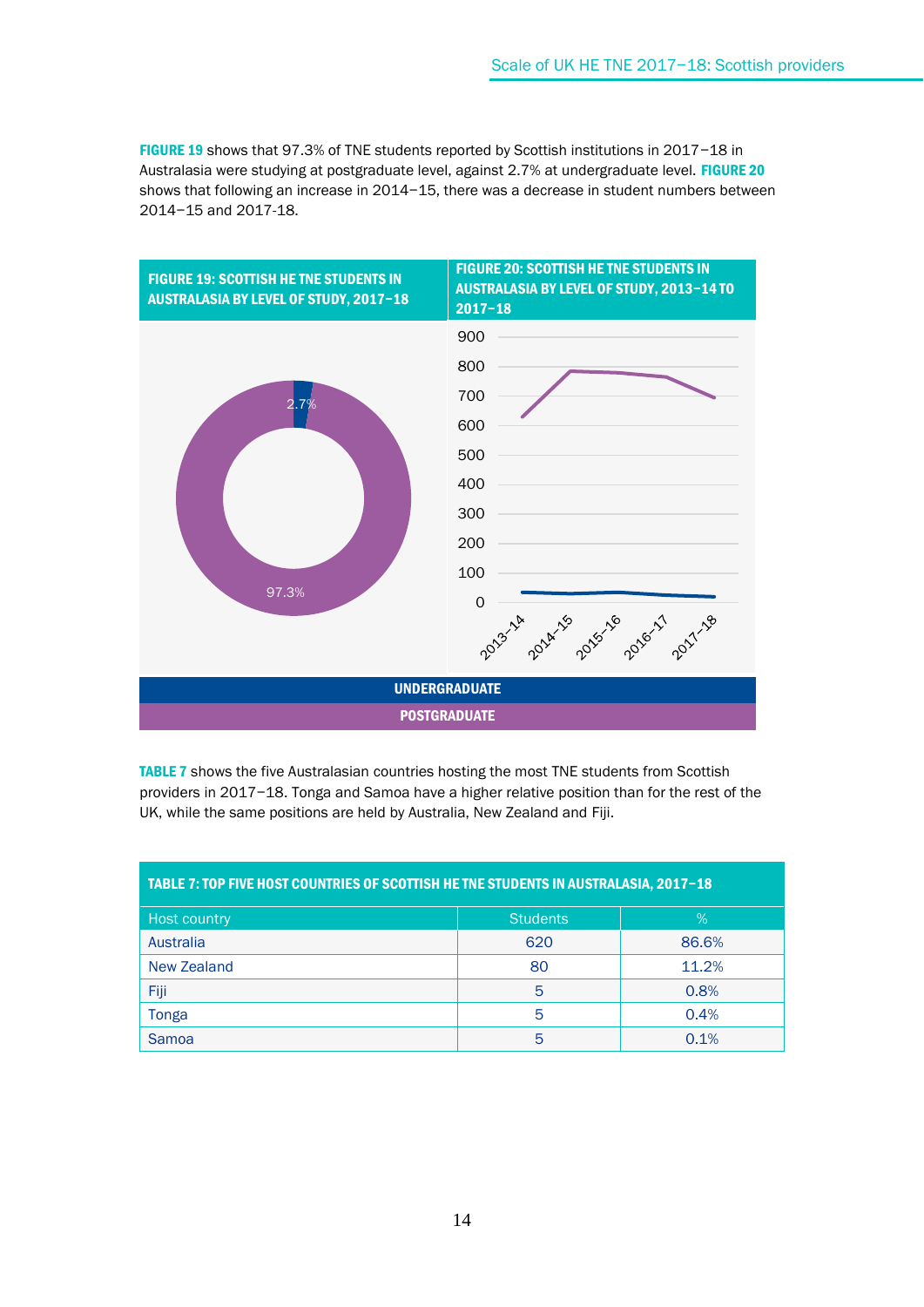## Other European Union

FIGURE 21 shows that a majority of TNE students reported by Scottish providers in Other European Union were studying through distance, flexible and distributed learning (45%), followed by collaborative provision (39%), registered at overseas partner organisation (12%), and at an overseas campus (4%).



FIGURE 22 shows that between 2013−14 and 2017−18 there was an increase in all TNE modes of study reported by Scottish providers in Other European Union, particularly marked in collaborative provision.

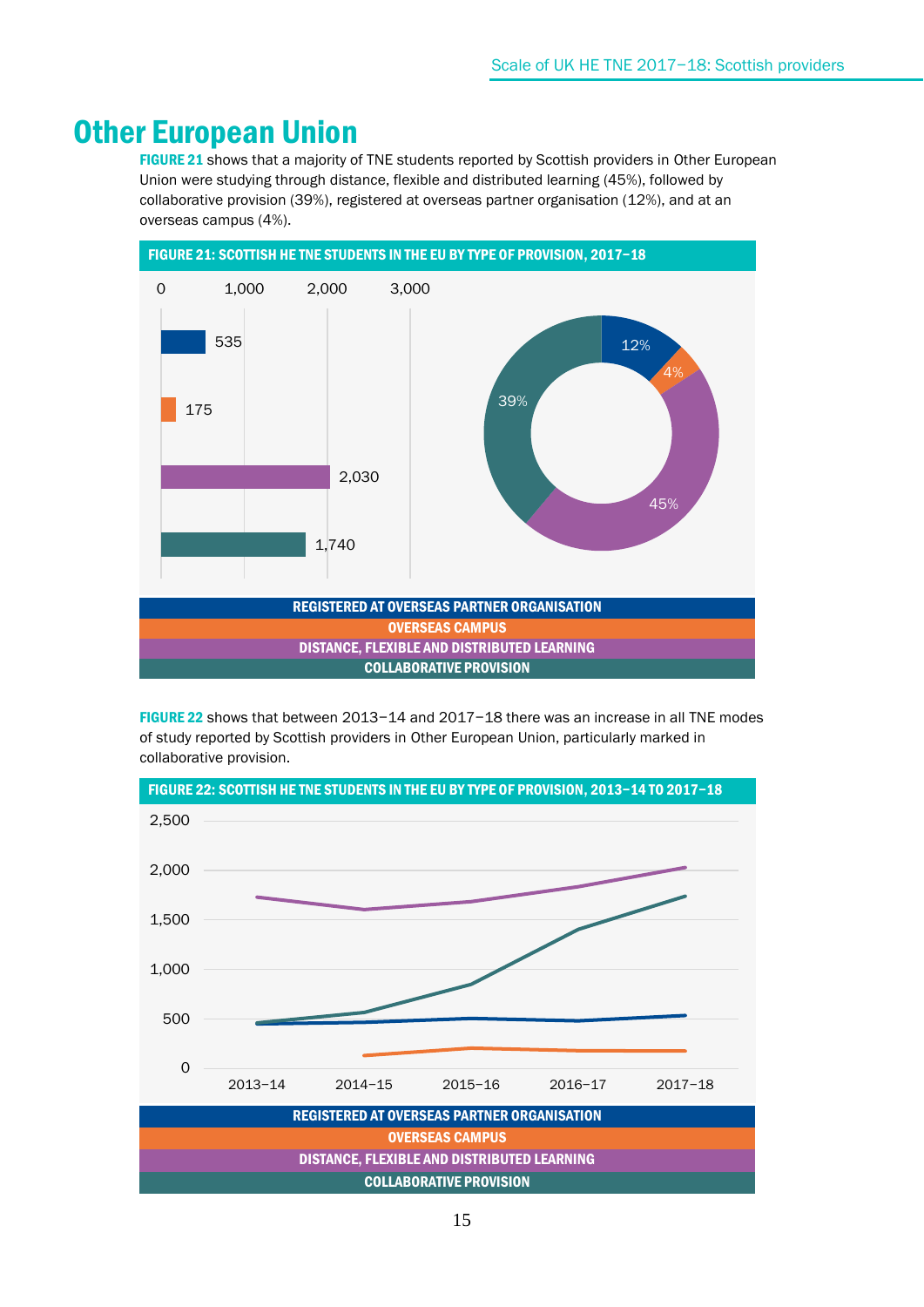FIGURE 23 shows that 57.3% of TNE students reported by Scottish institutions in 2017−18 in Other European Union were studying at postgraduate level, against 42.7% at undergraduate level. FIGURE 24 shows that between 2013−14 and 2017−18 there was an increase at both levels of study, more marked at the undergraduate level.



TABLE 8 shows the five Other European Union countries hosting the most TNE students from Scottish providers in 2017−18. Ireland, Malta and Italy have a higher relative position than for the rest of the UK, while the same positions are held by Greece and Germany.

| TABLE 8: TOP FIVE HOST COUNTRIES OF SCOTTISH HE TNE STUDENTS IN THE EU, 2017-18 |                 |       |  |  |
|---------------------------------------------------------------------------------|-----------------|-------|--|--|
| <b>Host country</b>                                                             | <b>Students</b> | $\%$  |  |  |
| Greece                                                                          | 2,350           | 52.5% |  |  |
| Ireland                                                                         | 605             | 13.5% |  |  |
| Germany                                                                         | 285             | 6.4%  |  |  |
| Malta                                                                           | 185             | 4.1%  |  |  |
| Italy                                                                           | 135             | 3.0%  |  |  |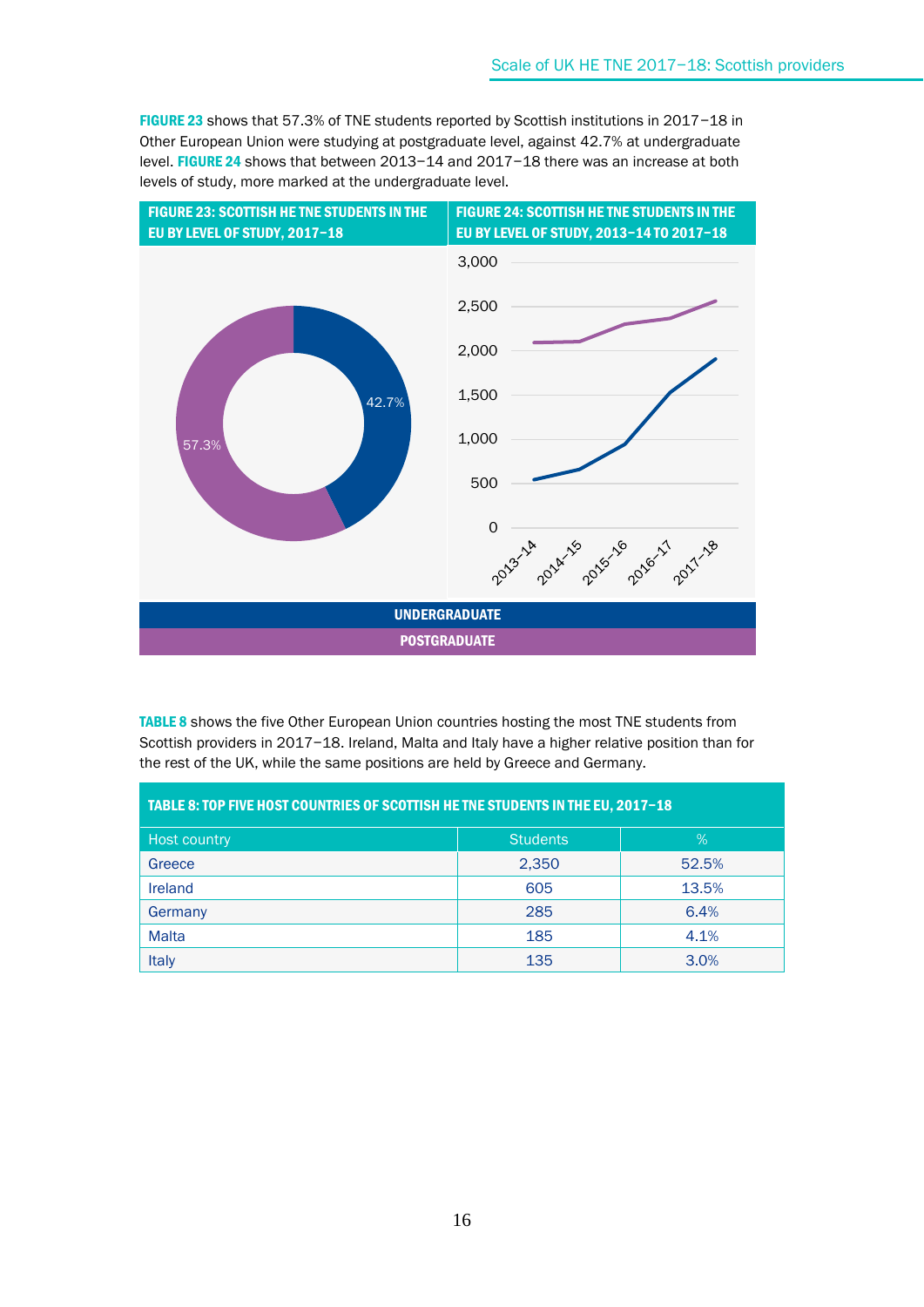## Non-EU Europe

FIGURE 25 shows that a majority of TNE students reported by Scottish providers in non-EU Europe were studying through collaborative provision (47%), followed by registered at overseas partner organisation (28%), distance, flexible and distributed learning (28%) and at an overseas campus (3%).



FIGURE 26 shows that between 2013−14 and 2017−18 there was an increase in all TNE modes of study reported by Scottish providers in non-EU Europe except in registered at an overseas partner organisation.

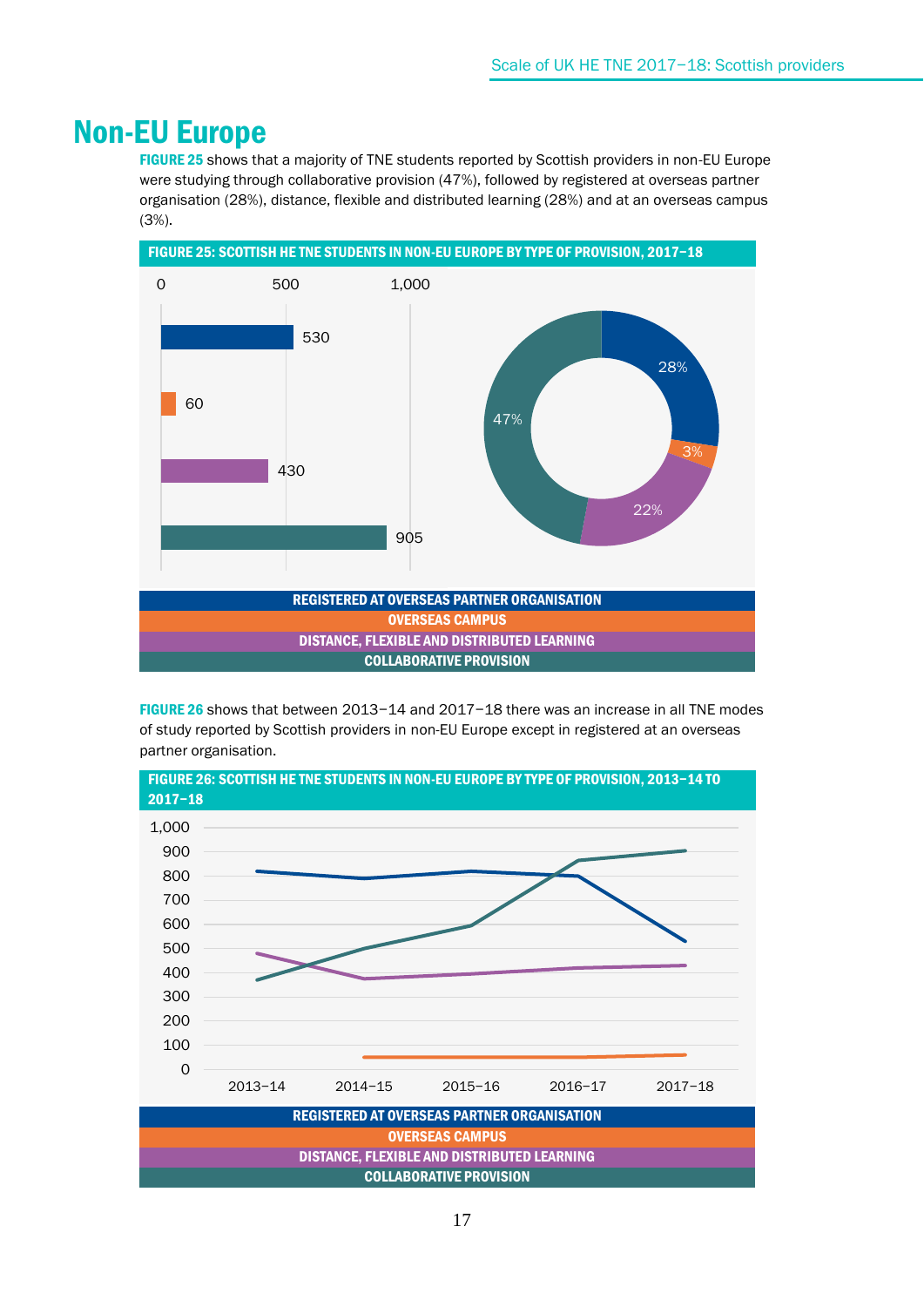FIGURE 27 shows that 56.9% of TNE students reported by Scottish institutions in 2017−18 in non-EU Europe were studying at postgraduate level, against 43.1% at undergraduate level. FIGURE 28 shows that between 2013−14 and 2017−18 there was a decrease at postgraduate level and an increase at undergraduate level, although numbers decreased at both levels between 2016−17 and 2017−18.



TABLE 9 shows the five non-EU European countries hosting the most TNE students from Scottish providers in 2017−18. Norway, Azerbaijan and Ukraine have a higher relative position than for the rest of the UK, while Russia has a lower relative position. Switzerland has the same leading position.

| TABLE 9: TOP FIVE HOST COUNTRIES OF SCOTTISH HE TNE STUDENTS IN NON-EU EUROPE, 2017-18 |                 |       |  |  |
|----------------------------------------------------------------------------------------|-----------------|-------|--|--|
| Host country                                                                           | <b>Students</b> | $\%$  |  |  |
| Switzerland                                                                            | 1,185           | 61.6% |  |  |
| Norway                                                                                 | 255             | 13.3% |  |  |
| Azerbaijan                                                                             | 175             | 9.1%  |  |  |
| <b>Russia</b>                                                                          | 115             | 6.0%  |  |  |
| <b>Ukraine</b>                                                                         | 90              | 4.7%  |  |  |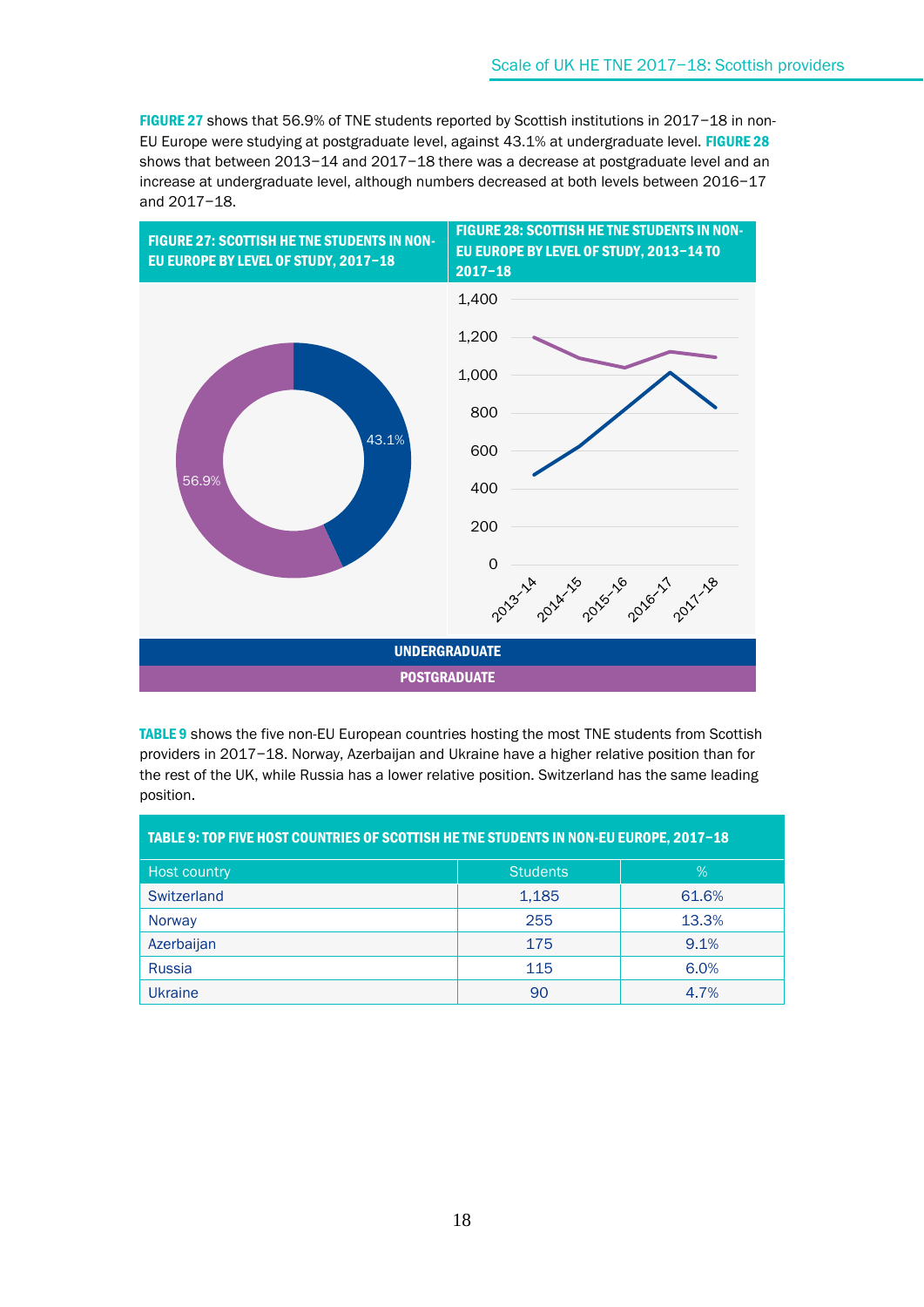### Middle East

FIGURE 29 shows that a majority of TNE students reported by Scottish providers in the Middle East were studying at an overseas campus (43%), followed by collaborative provision (39%) and distance, flexible and distributed learning (18%).



FIGURE 30 shows that between 2013−14 and 2017−18 there was an increase in all TNE modes of study reported by Scottish providers in the Middle East except in registered at an overseas partner organisation. The number of students at an overseas campus and studying through collaborative provision decreased since reaching a peak in 2014−15.

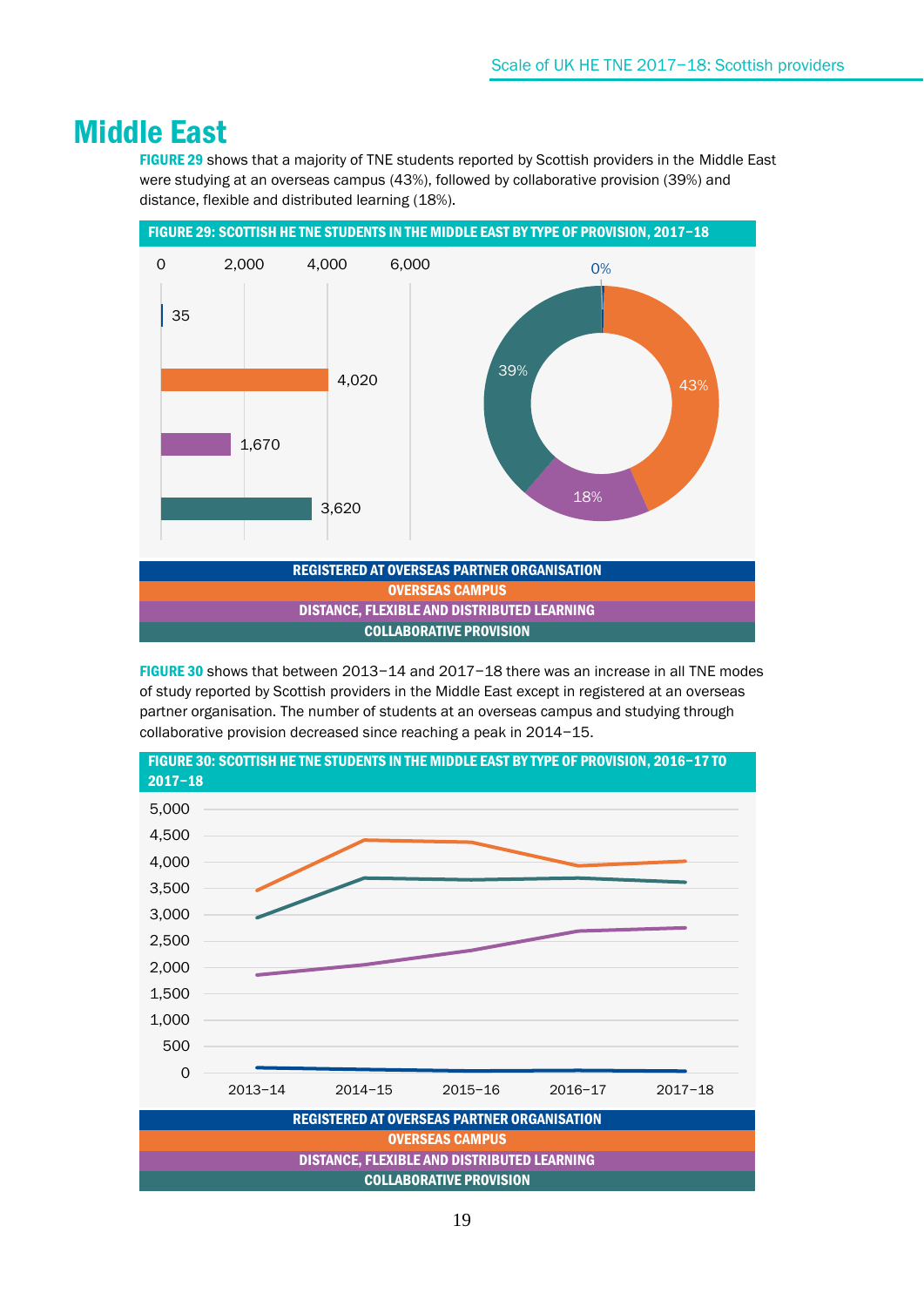FIGURE 31 shows that 61.7% of TNE students reported by Scottish institutions in 2017−18 in the Middle East were studying at undergraduate level, against 38.3% at postgraduate level. FIGURE 32 shows that between 2013−14 and 2017−18 there was an increase at undergraduate level, with numbers mostly flat at postgraduate level.



TABLE 10 shows the five Middle Eastern countries hosting the most TNE students from Scottish providers in 2017−18. UAE and Oman swap positions relative to the rest of the UK, while the same positions are held by Saudi Arabia, Qatar and Bahrain.

| TABLE 10: TOP FIVE HOST COUNTRIES OF SCOTTISH HE TNE STUDENTS IN THE MIDDLE EAST, 2017-18 |                 |       |  |  |
|-------------------------------------------------------------------------------------------|-----------------|-------|--|--|
| Host country                                                                              | <b>Students</b> | $\%$  |  |  |
| <b>United Arab Emirates</b>                                                               | 4,130           | 44.2% |  |  |
| Oman                                                                                      | 3,840           | 41.1% |  |  |
| Saudi Arabia                                                                              | 390             | 4.2%  |  |  |
| Qatar                                                                                     | 360             | 3.8%  |  |  |
| <b>Bahrain</b>                                                                            | 210             | 2.3%  |  |  |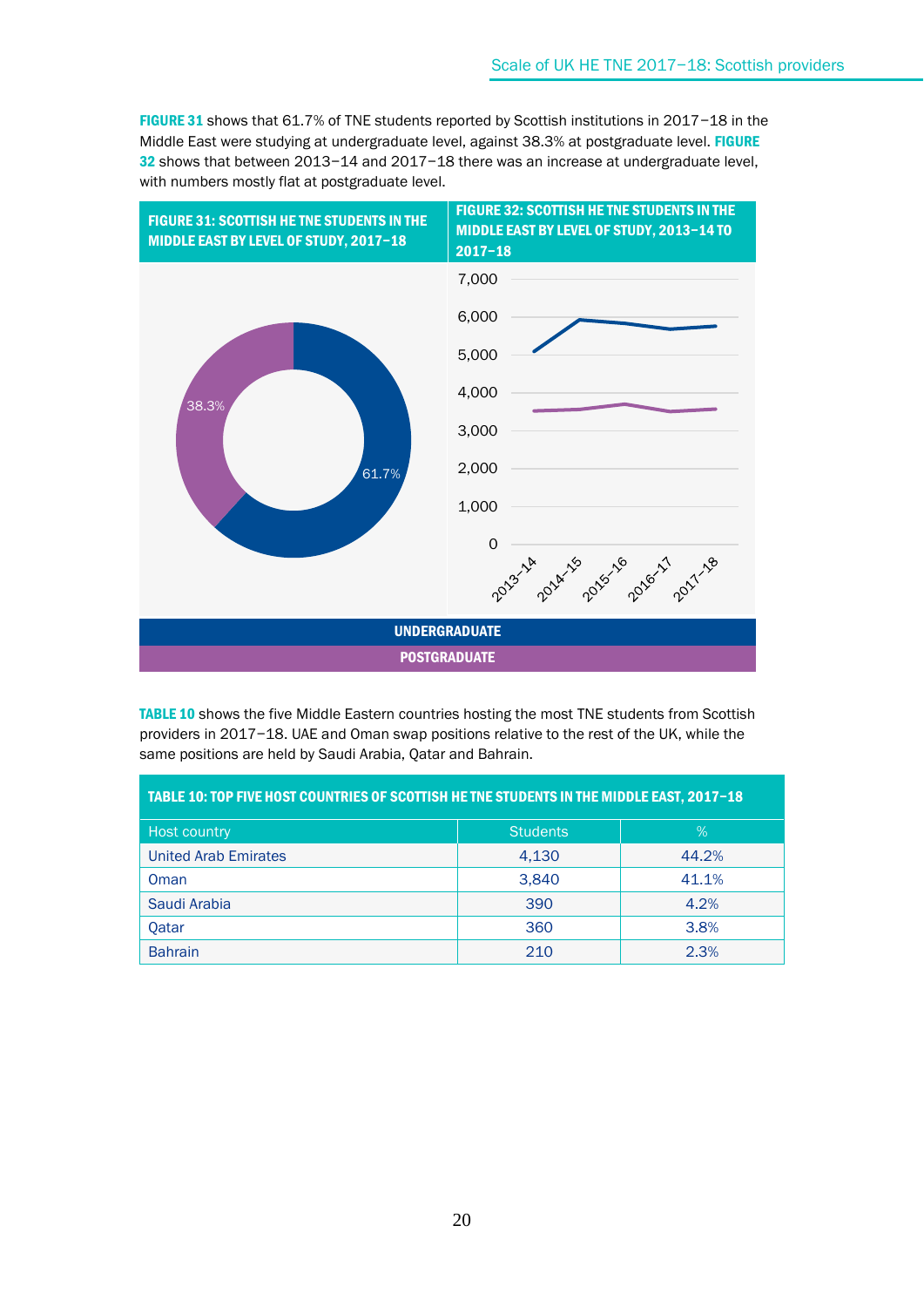## North America

FIGURE 33 shows that a majority of TNE students reported by Scottish providers in North America were studying through distance, flexible and distributed learning (72%), followed by registered at an overseas partner organisation (28%) and collaborative provision (less than 1%).



FIGURE 34 shows that between 2013−14 and 2017−18 there was an increase in students studying through distance, flexible and distributed learning and a decrease in students registered at an overseas partner organisation reported by Scottish providers in North America.

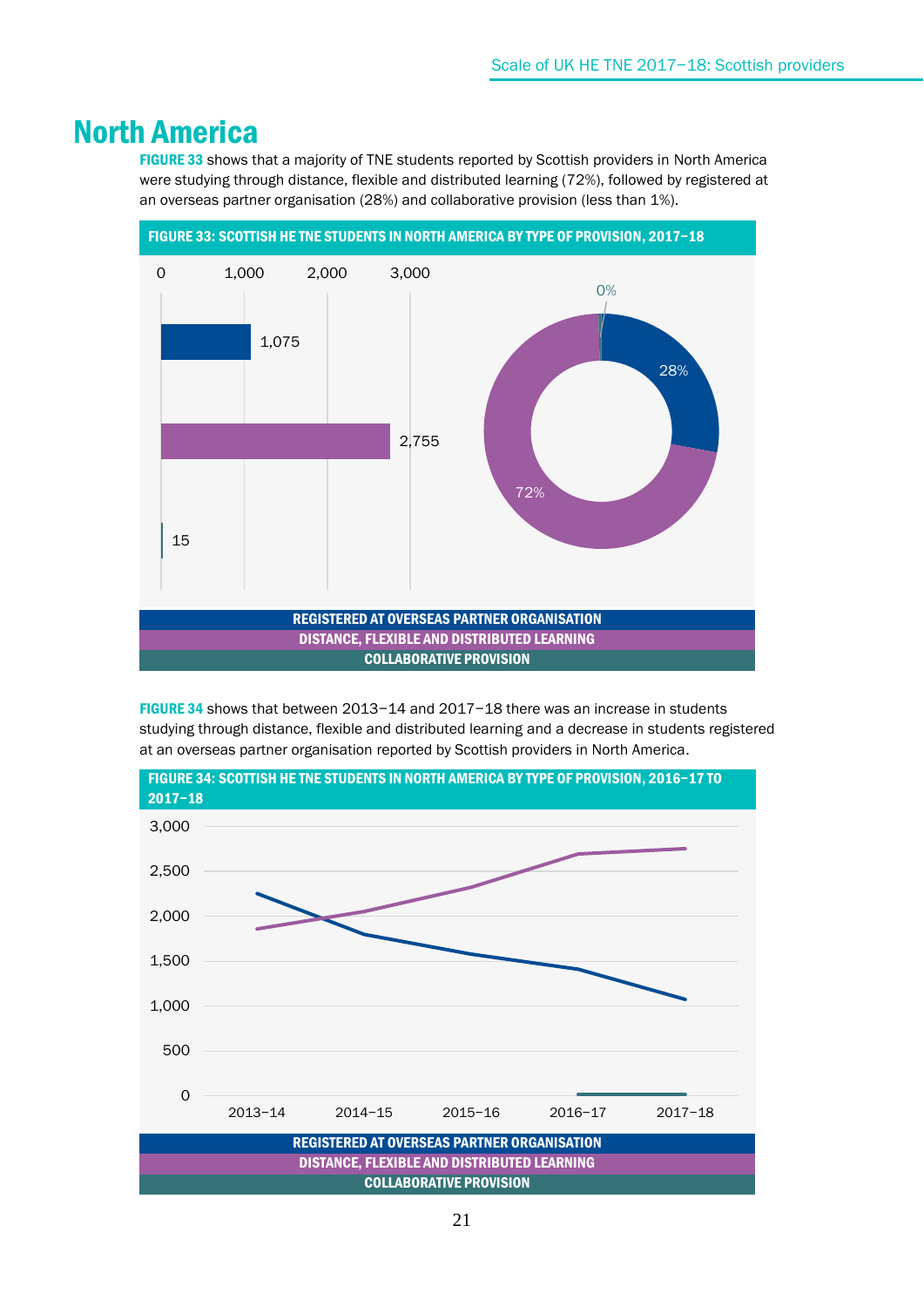FIGURE 35 shows that 92.5% of TNE students reported by Scottish institutions in 2017−18 in North America were studying at postgraduate level, against 7.5% at undergraduate level. FIGURE 36 shows that between 2013−14 and 2017−18 there was a decrease at both levels of study, more marked between 2016−17 and 2017−18.



TABLE 11 shows the five North American countries hosting the most TNE students from Scottish providers in 2017−18. Trinidad and Tobago, Canada, Jamaica and Barbados have a higher relative position than for the rest of the UK, while the United States has a lower relative position.

| TABLE 11: TOP FIVE HOST COUNTRIES OF SCOTTISH HE TNE STUDENTS IN NORTH AMERICA, 2017-18 |                 |       |  |  |
|-----------------------------------------------------------------------------------------|-----------------|-------|--|--|
| Host country                                                                            | <b>Students</b> | $\%$  |  |  |
| <b>Trinidad and Tobago</b>                                                              | 970             | 25.3% |  |  |
| Canada                                                                                  | 885             | 23.0% |  |  |
| <b>United States</b>                                                                    | 885             | 23.0% |  |  |
| <b>Jamaica</b>                                                                          | 350             | 9.1%  |  |  |
| <b>Barbados</b>                                                                         | 220             | 5.7%  |  |  |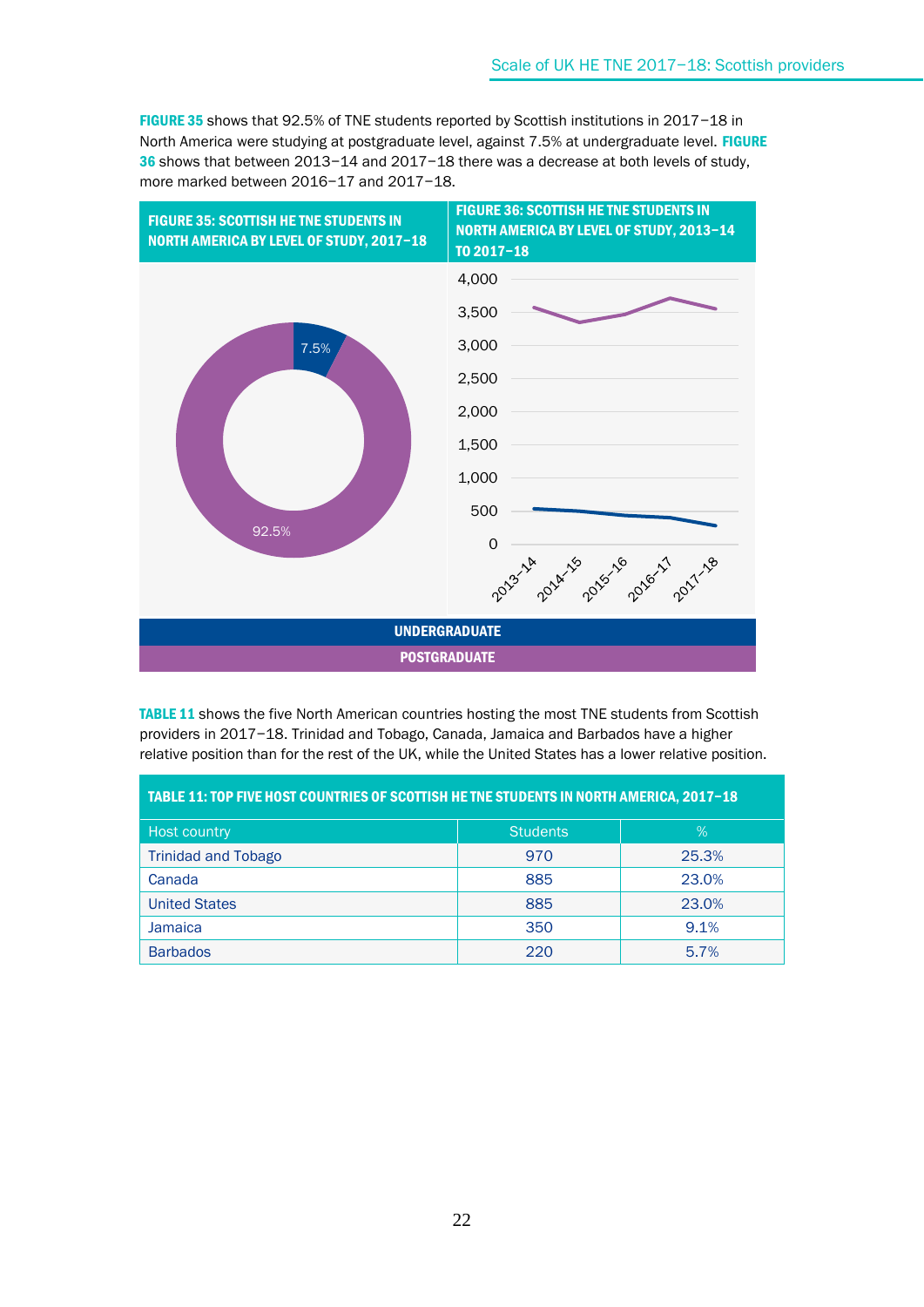### South America

FIGURE 37 shows that a majority of TNE students reported by Scottish providers in South America were studying through distance, flexible and distributed learning (99%), followed by registered at an overseas partner organisation (1%).



FIGURE 38 shows that between 2013−14 and 2017−18 there was an increase in all TNE modes of study reported by Scottish providers in South America.

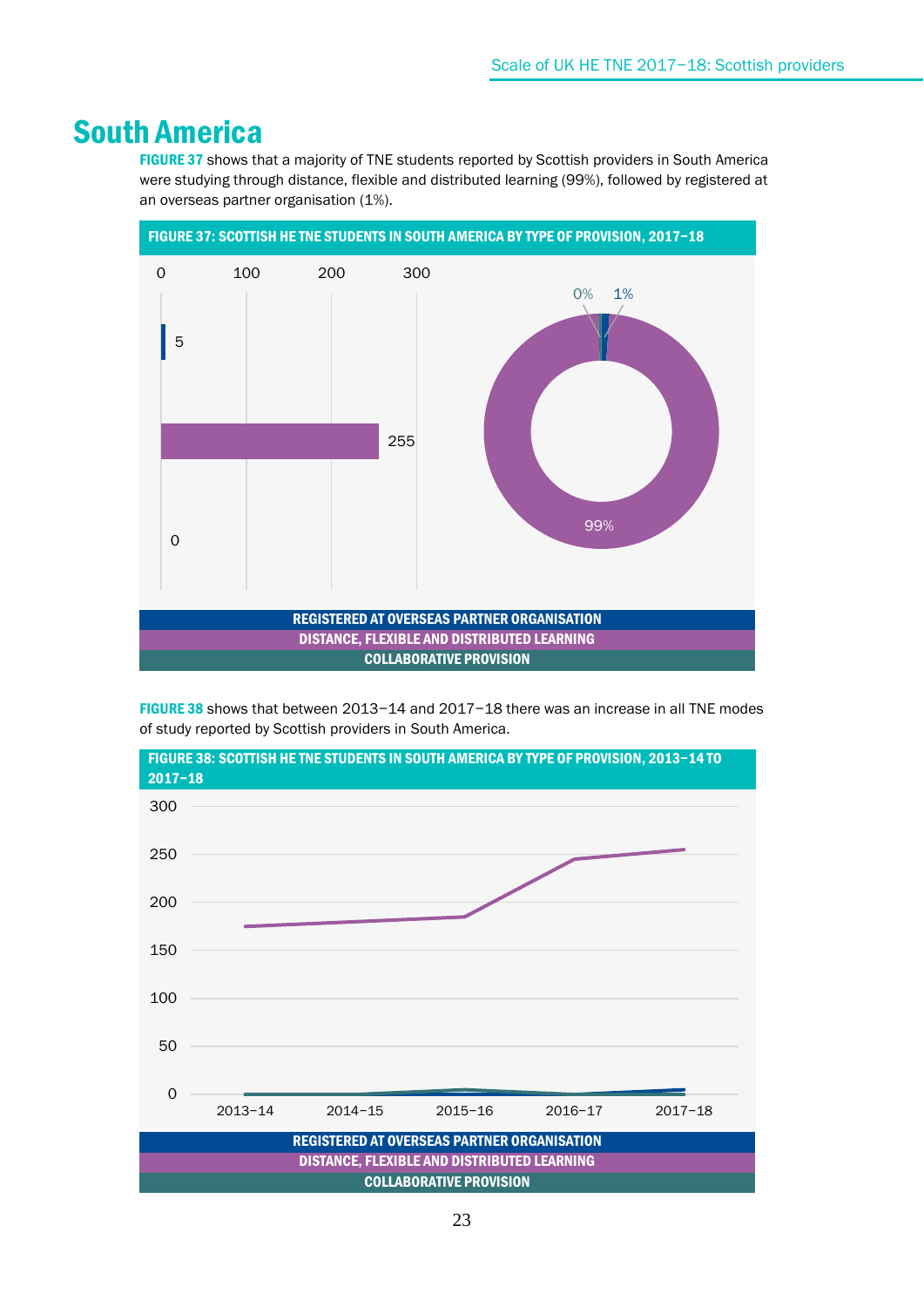FIGURE 39 shows that 98.5% of TNE students reported by Scottish institutions in 2017−18 in South America were studying at postgraduate level, against 1.5% at undergraduate level. FIGURE 40 shows that between 2013−14 and 2017−18 there was a steep increase at postgraduate level.



TABLE 12 shows the five South American countries hosting the most TNE students from Scottish providers in 2017−18. Guyana, Argentina and Ecuador have a higher relative position than for the rest of the UK, while Brazil has a lower relative position. Colombia has the same position.

| TABLE 12: TOP FIVE HOST COUNTRIES OF SCOTTISH HE TNE STUDENTS IN SOUTH AMERICA, 2017-18 |                 |       |  |  |
|-----------------------------------------------------------------------------------------|-----------------|-------|--|--|
| <b>Host country</b>                                                                     | <b>Students</b> | $\%$  |  |  |
| Guyana                                                                                  | 100             | 37.9% |  |  |
| <b>Brazil</b>                                                                           | 50              | 18.8% |  |  |
| Colombia                                                                                | 40              | 15.7% |  |  |
| Argentina                                                                               | 20              | 7.3%  |  |  |
| Ecuador                                                                                 | 15              | 5.7%  |  |  |